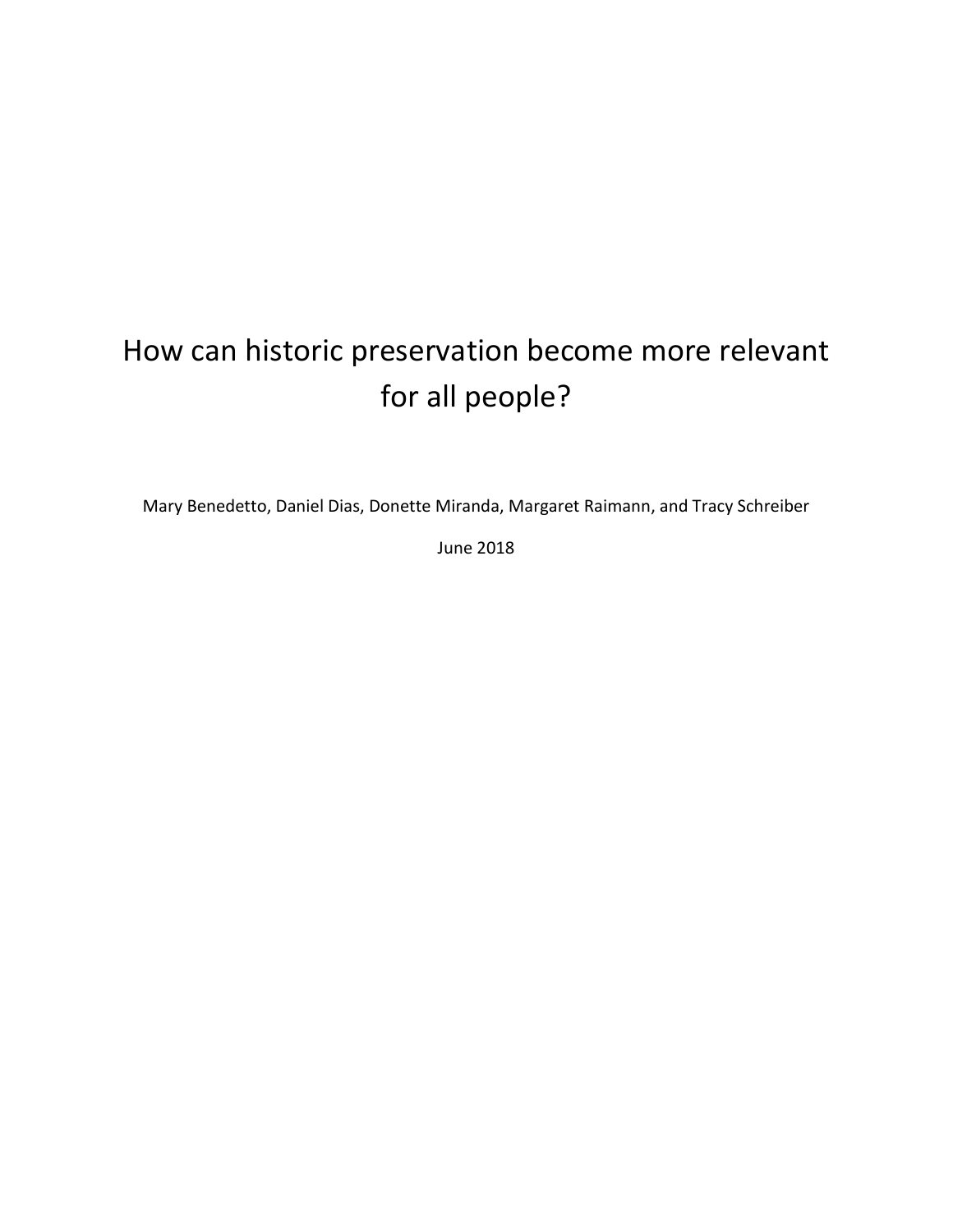## **Introduction**

As students in a Masters in Urban and Regional Planning degree program we worked with a client for our final workshop (thesis) project to create a Plan for Historic Preservation. While researching the current state of the field in order to be able to contextualize our client's work, we discovered that the field of historic preservation has an identity crisis both in its external perception and internal structures. The experts we spoke with projected with clarity what they see as the inclusive future of the field. Yet, when pressed to provide examples of cities or states currently building a truly diverse story of their heritage, they had little to offer us. This white paper explains some reasons why, and is intended for practitioners—both planners and historic preservation experts.

### **Problem**

The field's narrow architectural and historical priorities on the national level, top-down funding structure that dampens innovation, and general historic lack of engagement with diverse communities, handicaps the field's relevance today. Historic preservation's focus on gathering inventory items to support the tiered register system has blocked progressive practitioners' ability to shift the focus of their local programs to engage with broader topics and more diverse audiences and stakeholders. With extremely limited resources of funding and staff time in many localities, the prioritization of the register system, and the process of identifying, cataloging, and reviewing resources, appears to have taken some Certified Local Governments (CLGs) captive by absorbing most of their resources. Our interviews indicated that many practitioners acting as attending staff to a commission were so busy with resource reviews that they spent time on little else. Preservation of architectural buildings, which was intended as a means to an end, seems to have become the end. How can the field be reoriented to prioritize community involvement and preservation for an active and inclusive future?

#### **How did this happen?**

The National Historic Preservation Act (NHPA) was adopted by Congress in 1966. This Act created and formalized the governmental interests and institutions that govern the field of historic preservation in the United States. To protect and preserve historic sites, the NHPA established organizations and processes that included the National Register of Historic Places (NRHP), Section 106 Reviews, and State Historic Preservation Offices. The Act also formed the tools of the field including inventories, registers, CLGs, Commissions, special tax valuations, historic tax credits, surveys, and more.

Knowledge of, and protection for, sites of historic and architectural significance is stated as the priority of historic preservation, with the inventory and register at its functional core. Local sites are surveyed and identified as having local significance, with some filtering up for inclusion in the state inventory and register, and the most important and compelling being nominated for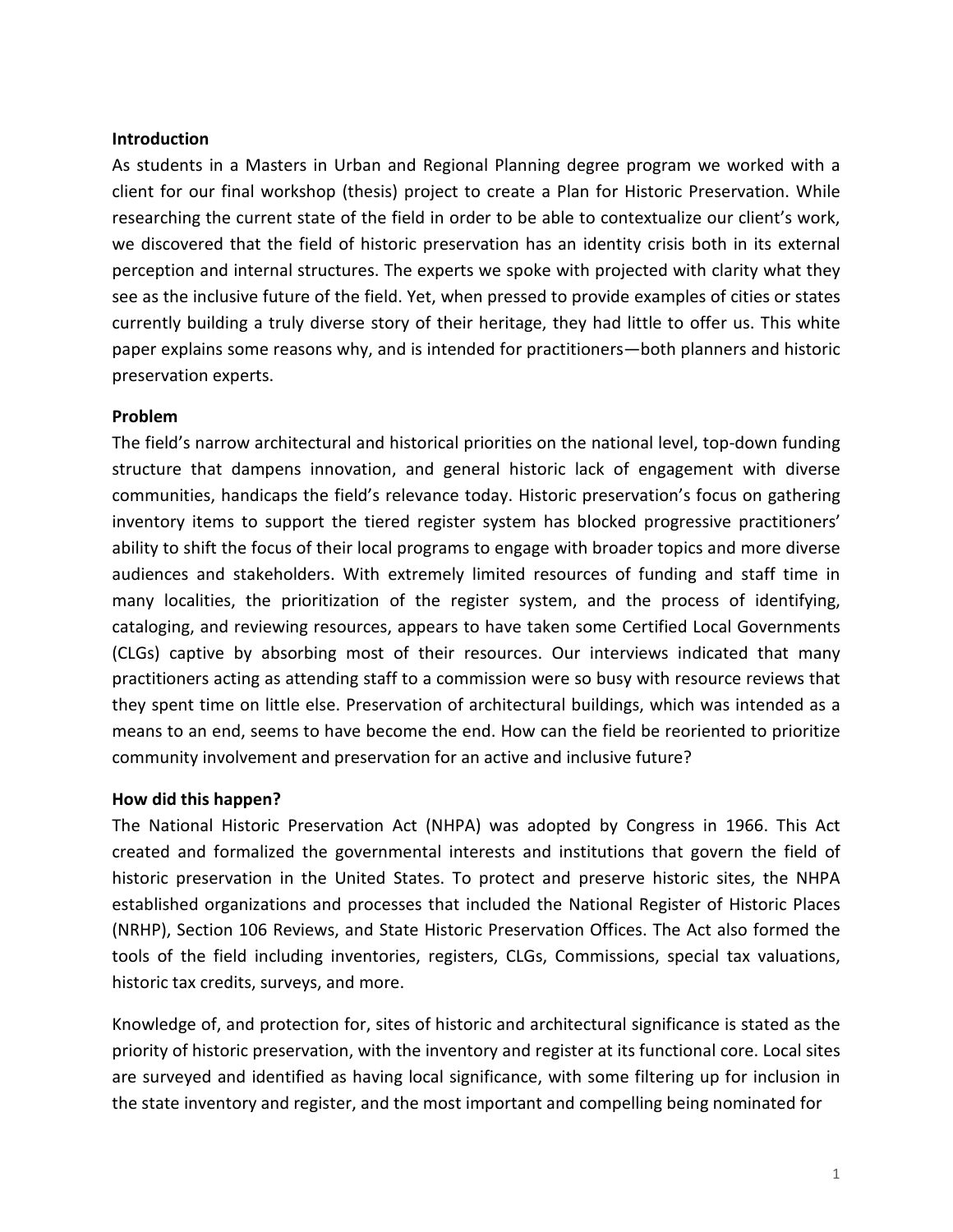admittance into the exclusive NRHP. The inventory and register system is a classification that is, in many graphics, pyramid-esque (Figure 1). The pyramidal nature, whether intended to or not, implies that the NRHP, at the top, is the most significant. The local properties, at the bottom, by extension, are less important. While there is no dispute that inclusion into the NRHP is an honor, the reality is that the active day-to-day implementers of historic preservation in a locality likely have priorities that can and should be quite different than the NRHP, and not judged as less important. What is important at the national level may not be what is important to a small, extremely diverse, more rural, or extremely urban place. Local priorities may not match national priorities because the qualities that make each place unique are different.



**Figure 1: Inventory and Register System** *Source: Portland Bureau of Planning & Sustainability*

One area where different priorities present themselves very clearly as an obstacle is in funding and resources. Though some CLGs have dedicated funding streams, most major projects and initiatives are funded through state or national grants. If at the national level, sites of architectural significance are deemed most important, then funding is allocated as such. If at the state level, telling more inclusive stories of the past is prioritized, then funding will become available for this. If a CLG wants to crowd-source their inventory or try a new rural Main Street strategy—which are not widely accepted practices—it is unlikely they would easily receive state or national funds. This is problematic for CLGs or organizations that want to shift the tide of the field in new directions by stretching and shaping historic preservation to create new avenues for engagement and a more inclusive field.

Ask any practitioner about who usually attends their historic preservation meetings and invariably the standard answer is retired, mostly white, middle class folks. While this, in general, is similar to those who become involved in many committees or associations, the necessary background in architecture or interest in history create additional barriers into involvement in historic preservation. This presents specific issues. First, the field cannot possibly achieve its economic, environmental, and educational goals if there are few full-time working professionals outside of architecture engaged in it and incorporating its tools into broader regional strategies. Second, people will feel unwelcome to become involved if no one looks like them or shares their educational or other background characteristics. Third, the future of this country will look different from the past; it is unsustainable to preserve buildings without acknowledging and addressing the problematic racial and classist histories of many of them. Without more diverse involvement, telling difficult stories is likely to be unsuccessful, as telling the stories of others without their involvement is ill-advised at best and validity torching at worst.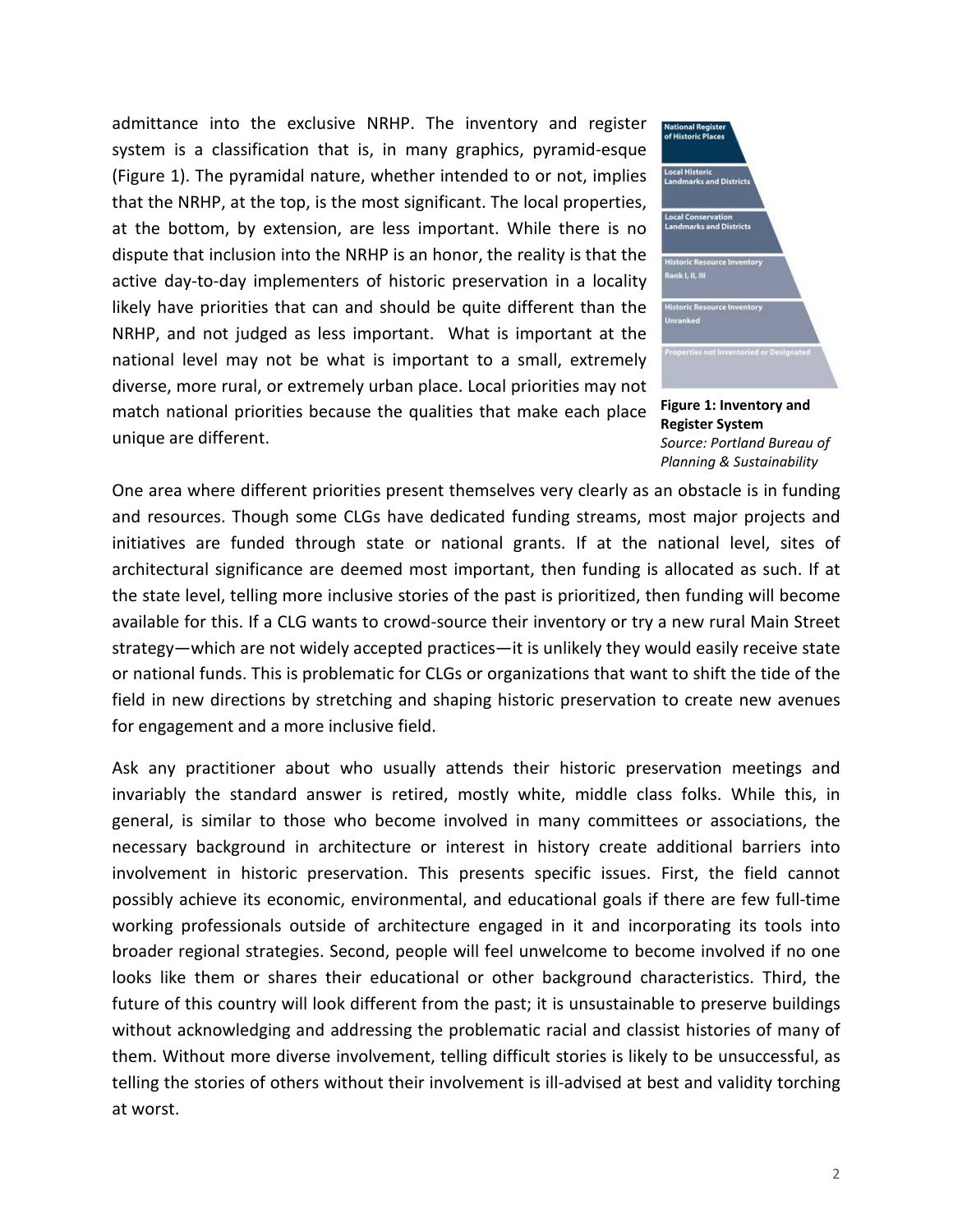#### **Solutions**

To increase the effectiveness of historic preservation as a community-focused planning tool, there are actions that could be taken at the national, state, and local level. Starting at the local level, some half-jokingly suggest that local governments could give back their CLG status and opt out of the tiered system. However, the reality that funding is tied to that very system makes that suggestion politically untenable in most localities. Therefore, the best solution is to allocate resources (both funding and staff time) away from surveys and inventory work on its own, and reserve it only as a tool for engagement. For example, practitioners can use community surveys as a way to engage with new audiences and create more diverse programming. This approach will help to focus on community significance, rather than architectural significance. Managers of long-standing programs can update their code to reflect broader priorities and create space for new approaches.

At the state level, state grants should acknowledge and reward those programs using nontraditional approaches. The effectiveness of local programs should be measured by their ability to broaden the scope of the field, tracked by metrics related to new partners and diverse audiences. The state should provide assistance not just with resource reviews or with consultants qualified to determine if something is "significant," but with the qualitative and relationship-building supports that are needed in departments with little time and inexperienced commissioners. It is important to know what historic resources exist in a place, but it is also important to know what people think about them. State historic preservation offices should lead the charge in empowering local practitioners to think outside the box and demonstrate the applicability of the tools of historic preservation to diverse audiences of residents and organizations.

At the national level, it should be recognized that the tools of historic preservation are not wellsuited to all places. Many national policies are not viable in rural areas—for example the Main Street Program insists on strict design elements that may not be found in a rural area with a less-defined Main Street. National guidelines should elevate other criteria to the same level as architectural design. Focusing intensely on design and architecture risks missing economic development, preservation, educational, and engagement opportunities that could be pursued in areas or on sites that do not meet narrow architectural standards. Places are more than facades. The average person neither knows nor cares about the fenestration of a building—and that is okay. Thus, to engage more diverse audiences, programs need to recognize and embolden the stories that make up a place. National laws should be changed, if needed, to ascertain that the tools of the field can achieve the underlying goal of historic preservation active community life with a deep sense of place.